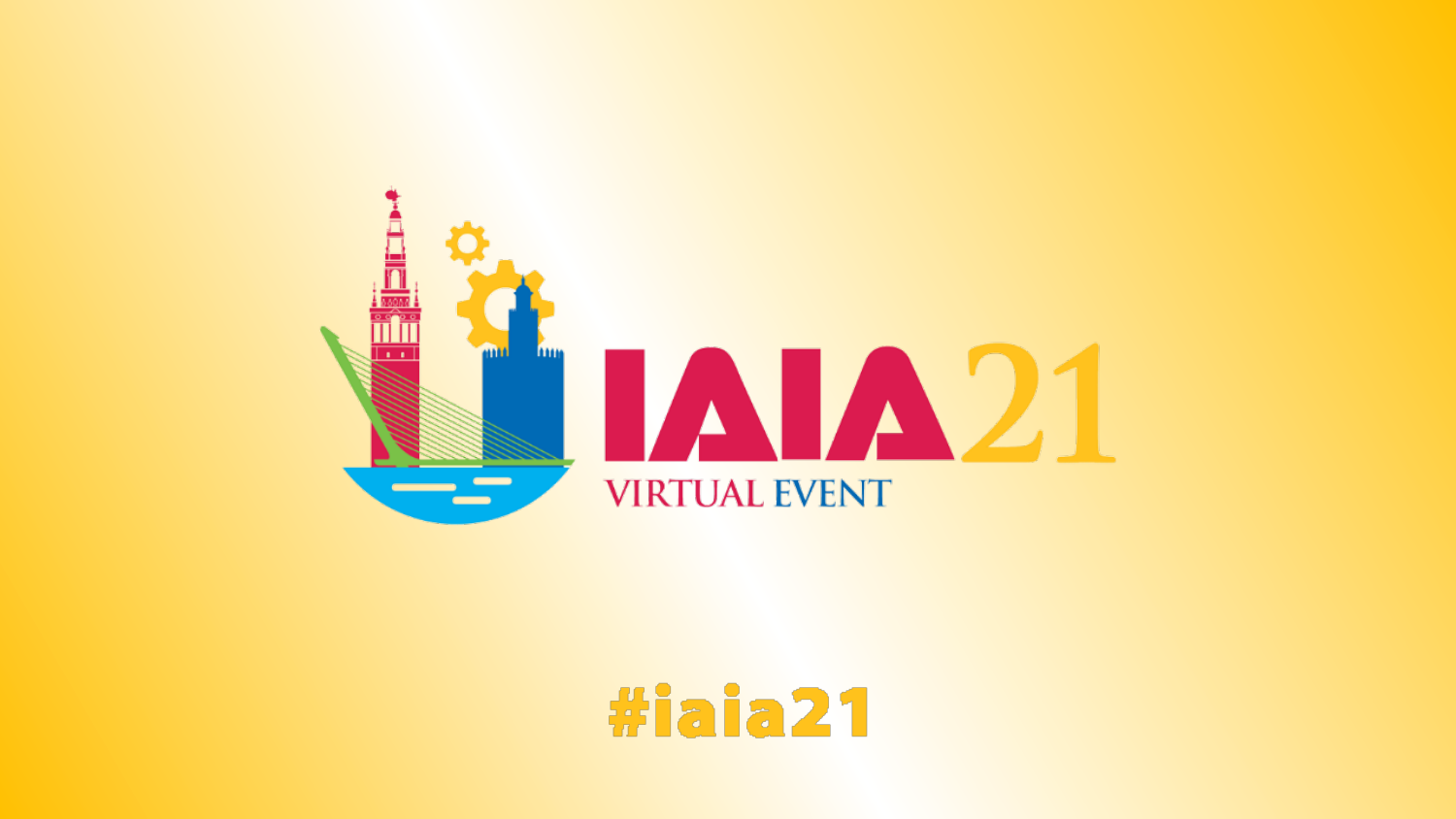### COMPLAINT MECHANISM: A TOOL FOR COMMUNITIES DURING PROJECTS IMPLEMENTATION Agence Française de Développement (AFD) Case Study

#### **Laura VERDIER**

*E&S Consultant, LVR Consulting France*

[laura.verdier@lvrconsulting.com](mailto:laura.verdier@lvrconsulting.com)

*[Linked'In](https://www.linkedin.com/in/laura-verdier-rongiconi-055aa96/) – [Twitter](https://twitter.com/lauraverdierr?lang=fr)*

*[www.lvrconsulting.com](http://www.lvrconsulting.com/)*



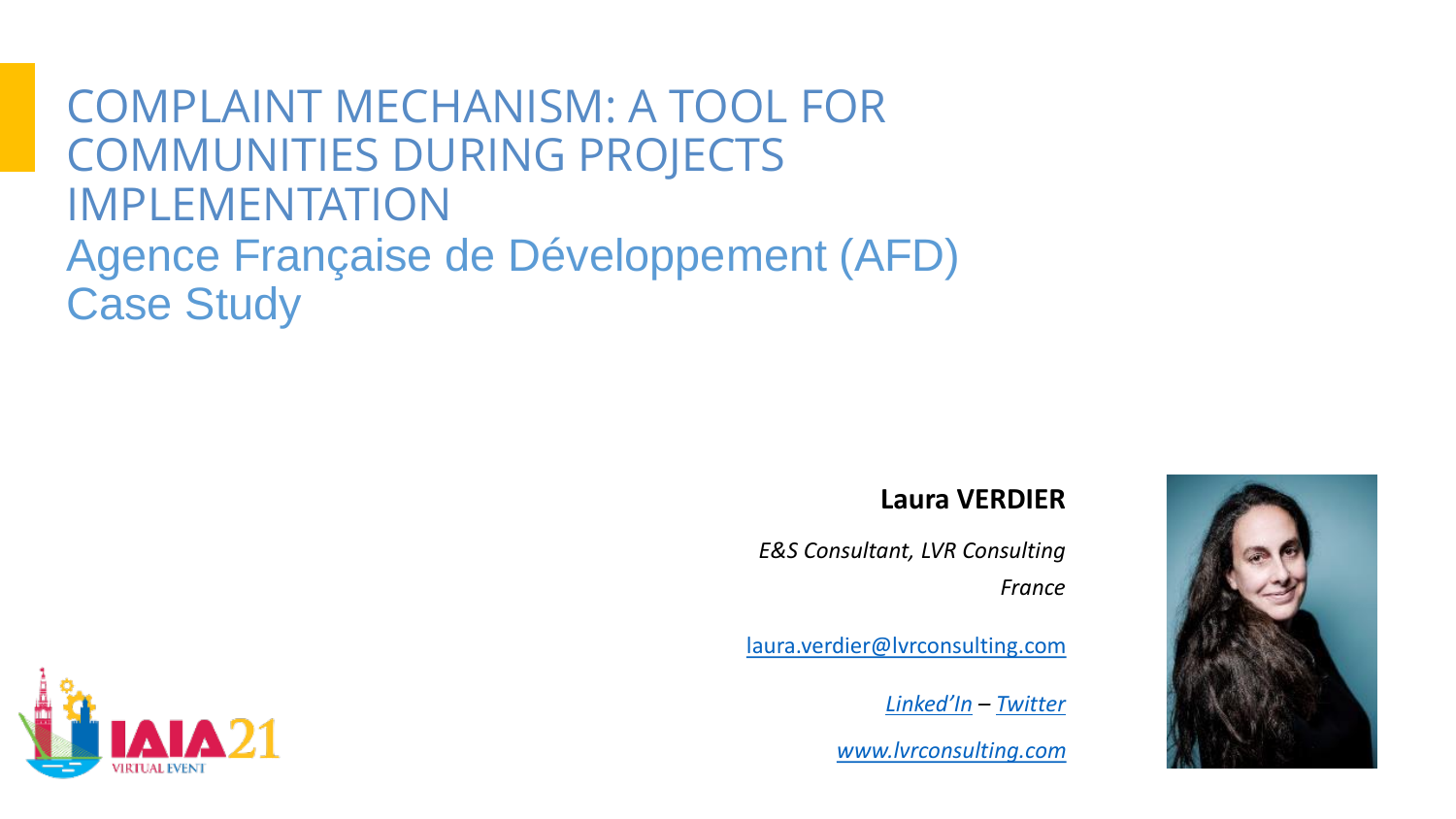#### **Introduction**



❖ **LVR Consulting** is a **French** independent consulting company established in 2009, providing **environmental services** such as compliance and due diligence audits, environmental assessment (EIA and SEA) and trainings. Laura Verdier, its founder, is appointed as independent expert and conciliator for the AFD complaint mechanism since 2018.



❖ **AFD** (Agence Française de Développement) is a public financial institution that implements the policy defined by the **French Government**. It works to fight poverty and promote sustainable development. This public institution is active in Africa, Asia, the Middle East, Latin America, the Caribbean and the French overseas territories, where it finances and supports projects that **improve living conditions for populations, promote economic growth and protect the planet**.



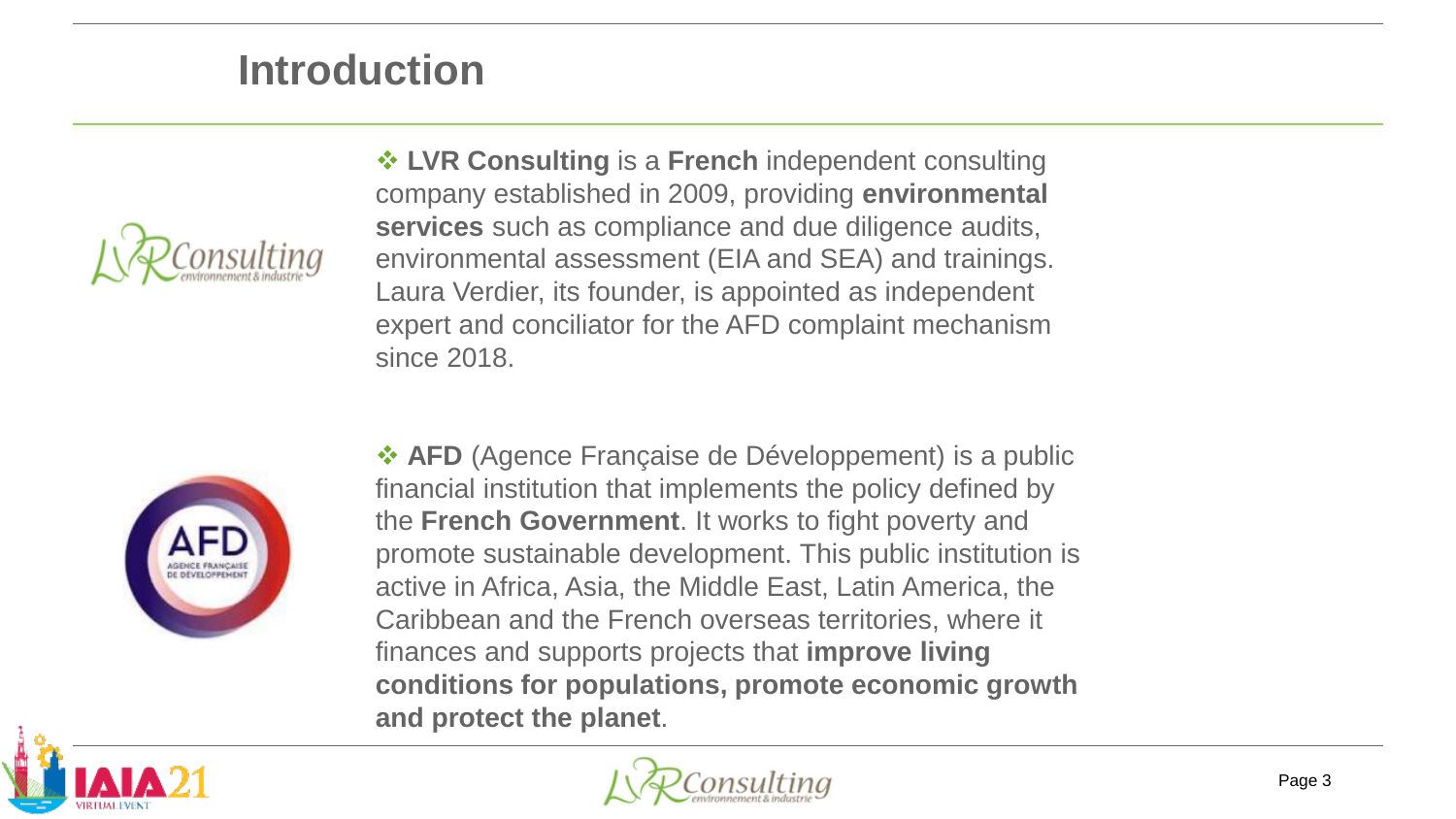#### **What's an E&S Complaint Mechanism?**

A E&S Complaint Mechanism is a formalized mechanism to give victims and witnesses of Environmental and Social misconducts by an organization or its beneficiary, a chance to report cases, and for organizations to deal with these complaints in a structured manner.



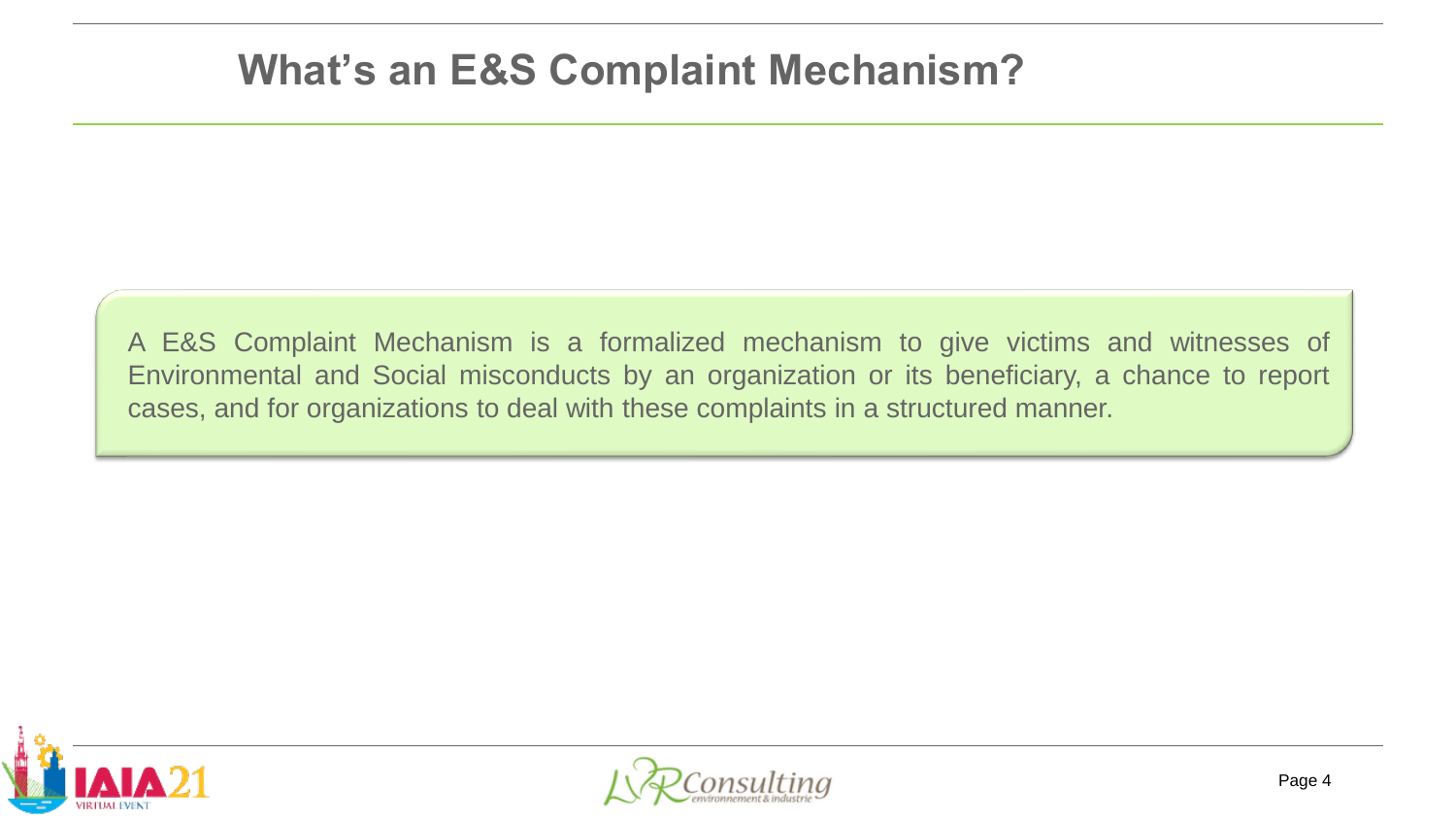### **AFD E&S Complaint Mechanism**

At AFD, the Complaint Mechanism is:

- ❖ Managed by a **Complaints Office**, **acting independently of the AFD Operations Division**.
- ❖ Overseen by the **Ethics Advisor**, directly reporting to AFD CEO.
- ❖ **Independent experts** take part in various complaint treatment steps, on AFD demand.

AFD E&S Complaint Mechanism complete Rules and Procedures are available [here](https://www.afd.fr/sites/afd/files/2019-03-02-22-05/AFD%20-%20Rules%20of%20procedure_E%26s%20complaint%20mechanism.pdf)



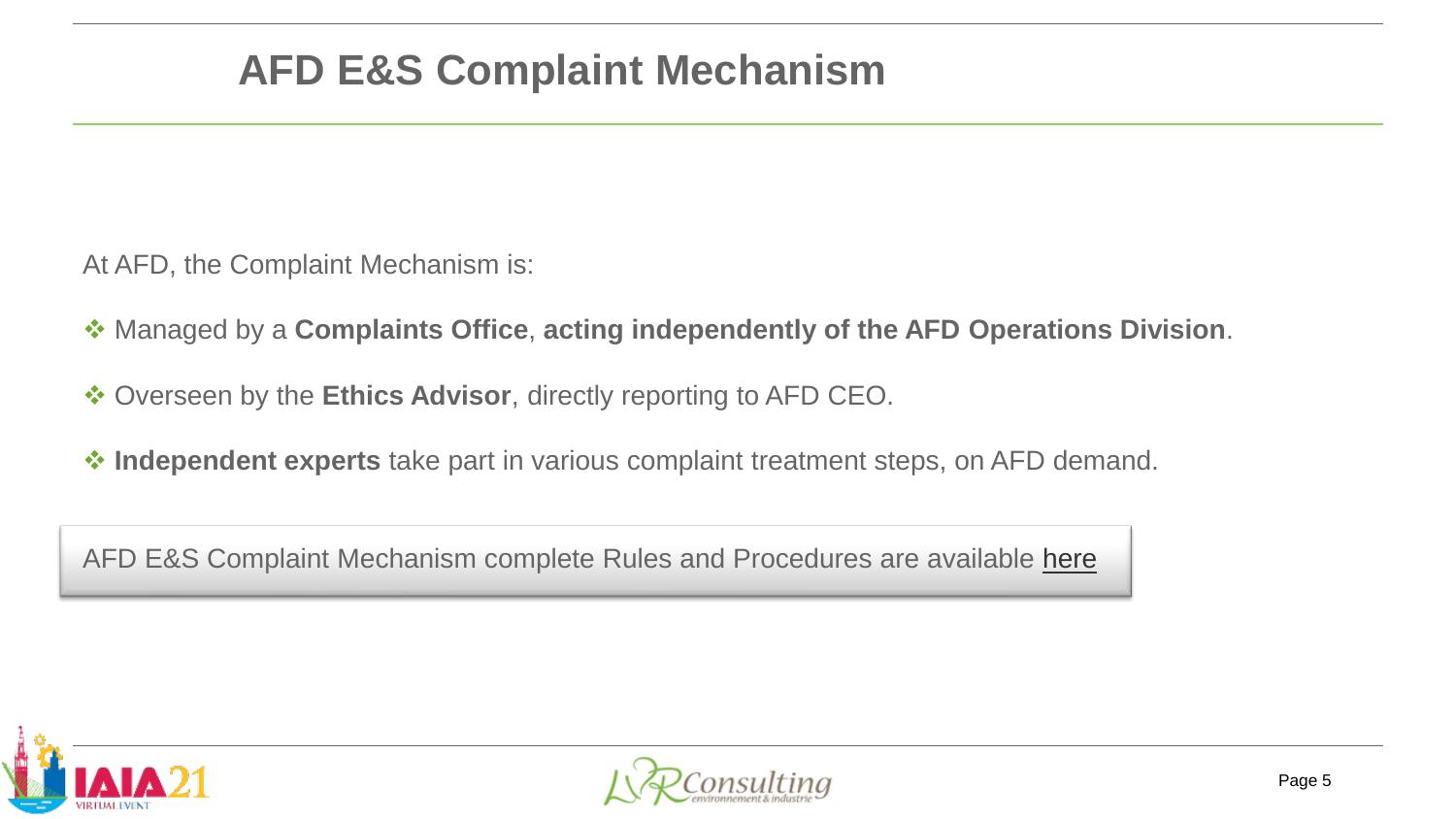### **Who can File a Complaint?**

**Any individual, group or community harmed by environmental or social incidents caused by an AFD-funded project**.



The complaint must:

- ❖ **Exclusively concern the environmental and social aspects** of the project;
- ❖ Concern projects funded **in foreign countries**;
- ❖ Be made as a **last resort**, when the complainant has exhausted the possibilities of dialogue and out-of-court redress procedures towards the beneficiary of AFD funding.



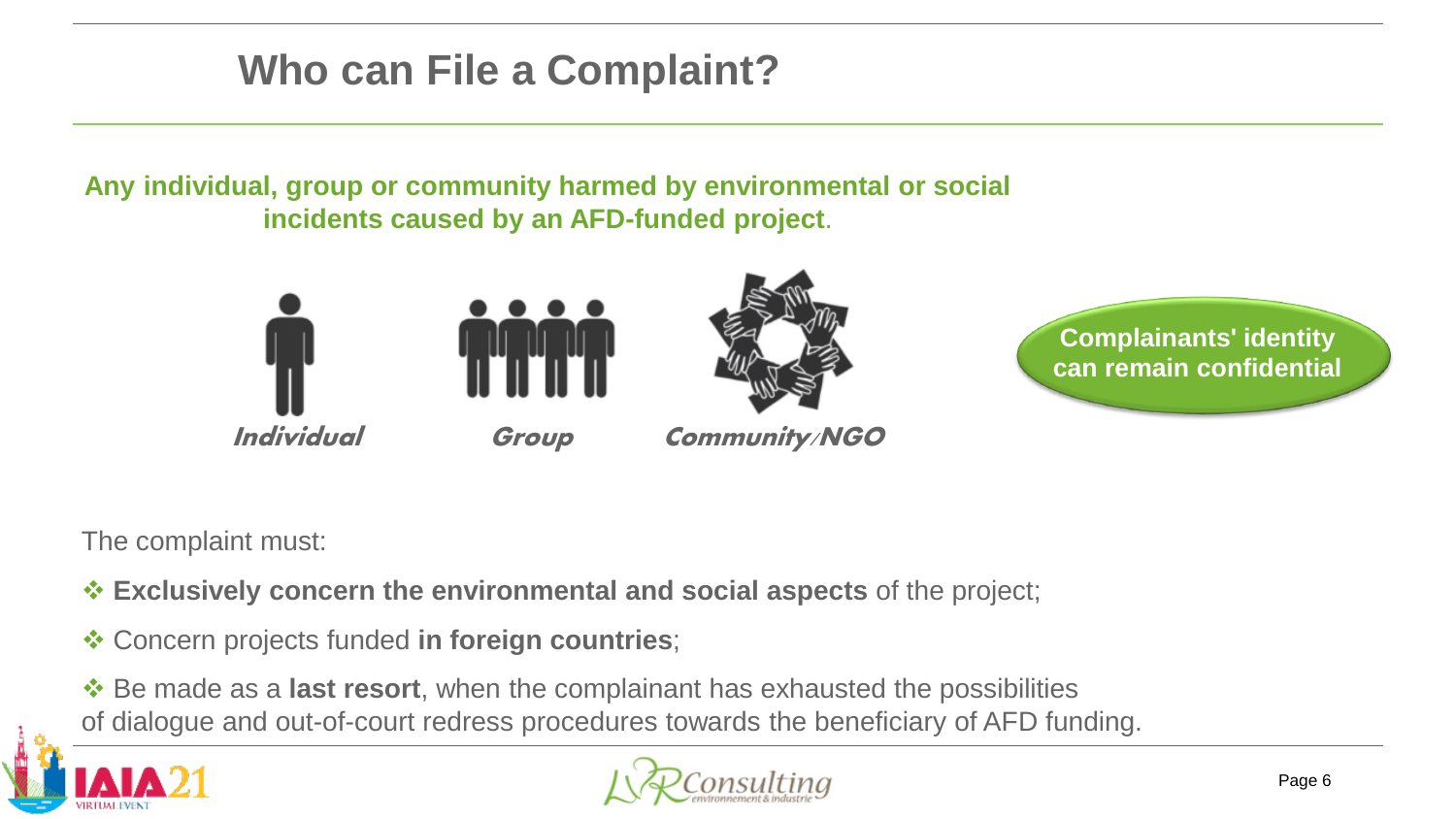### **How to File a Complaint?**

Complaints may be sent:

#### ❖ **By filling in** a [form online](https://www.afd.fr/en/form/submit-an-environmental-and-soci)

#### ❖ **By sending an e-mail** to [reclamation@afd.fr](mailto:reclamation@afd.fr)

❖ **By post** to: Agence Française de Développement Secrétariat du Dispositif de gestion des réclamations environnementales et sociales 5, Rue Roland Barthes 75598 Paris Cedex 12 FRANCE

❖ **By hand delivery** to AFD headquarters as per the address above or to an [AFD field office](https://www.afd.fr/en/le-reseau-des-agences)

Complaints may be **submitted in English, French, or the official language(s) of the Foreign Country** where the Project is located and/or where AFD operates.



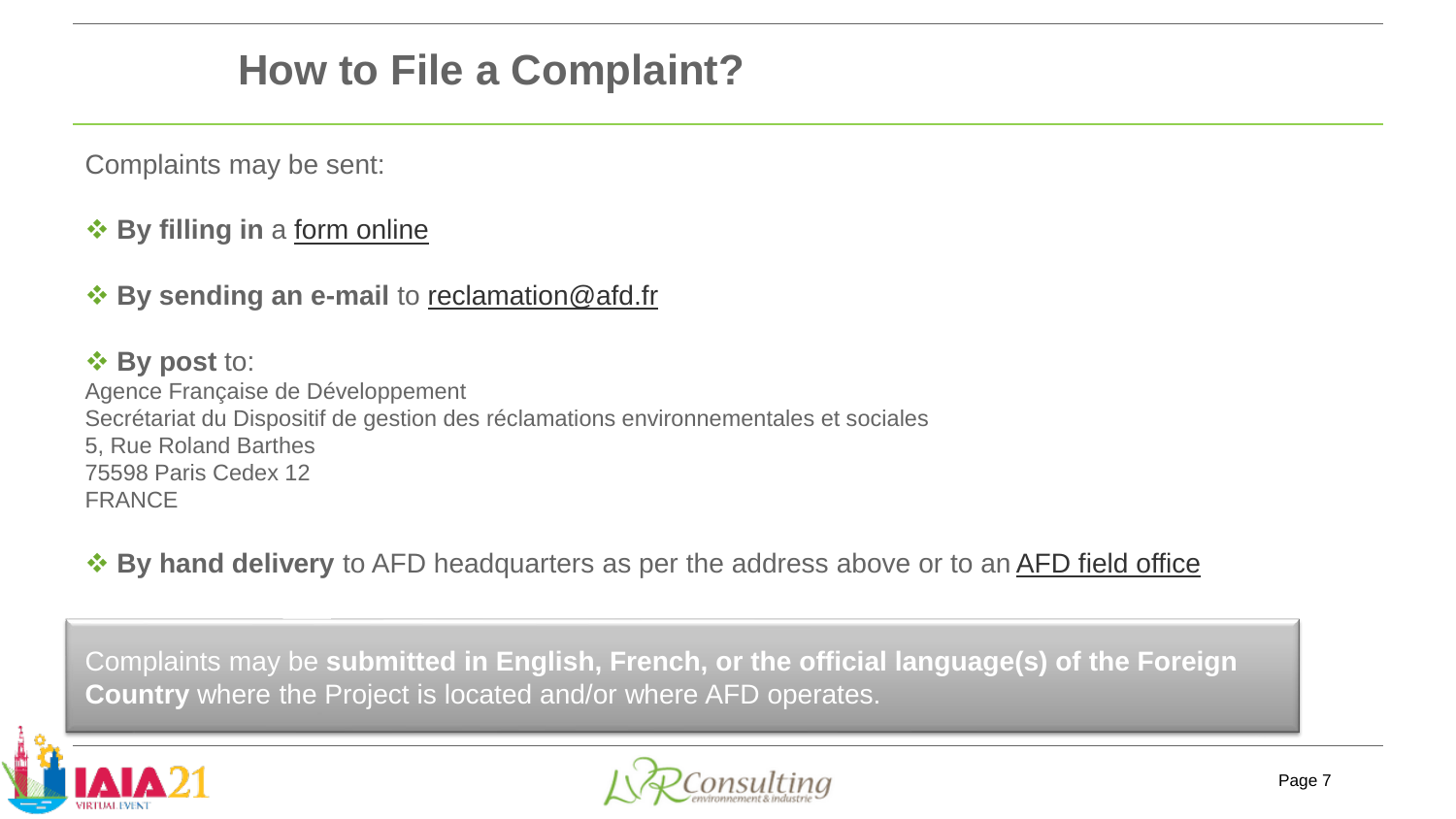### **Complaint Management Process**





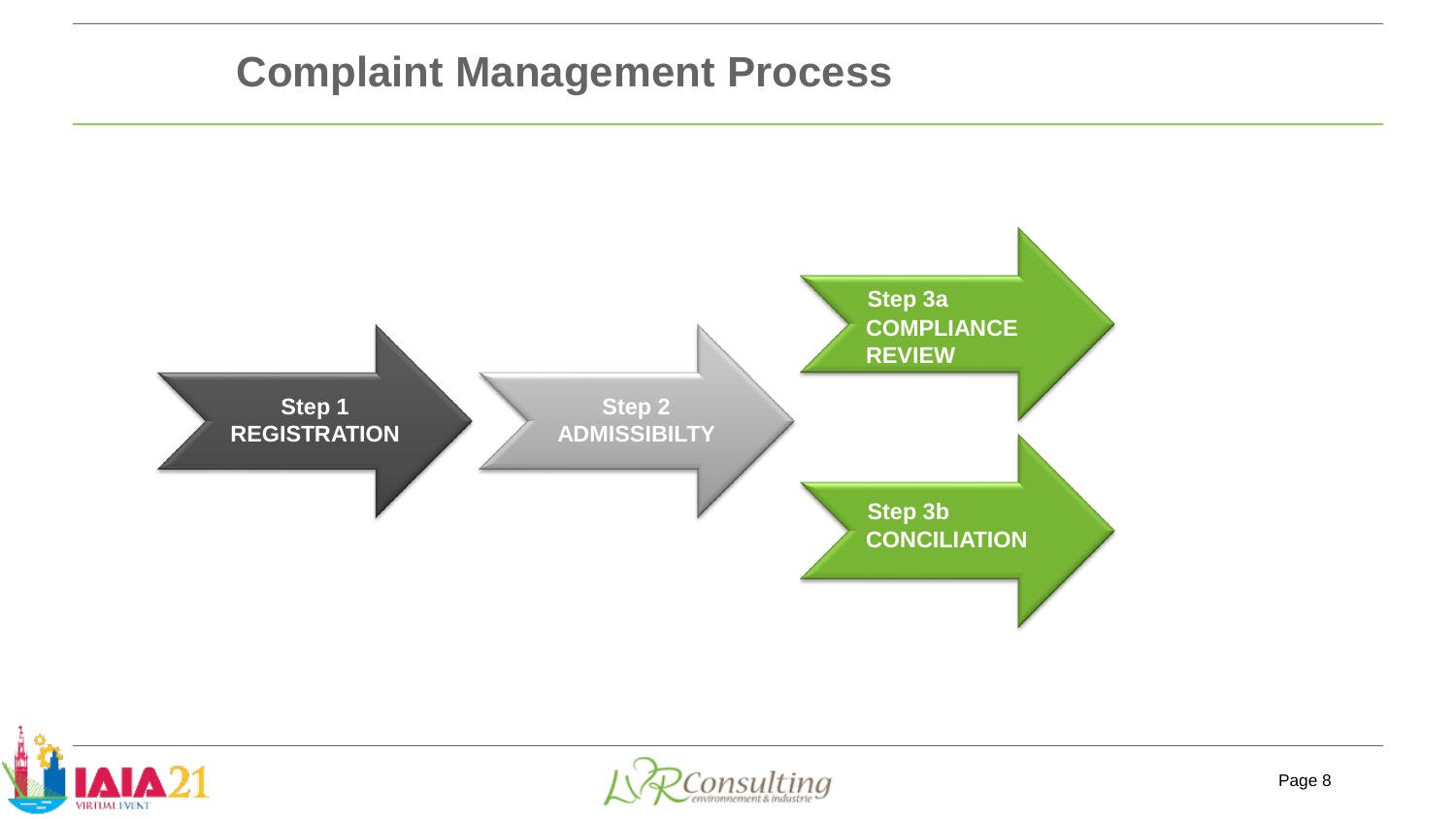#### **Step 1: Registration**

The **Complaints Office** is the **permanent entry point**. Either for the reception of claims or their follow-up.

The complaint will be registered only if it:

- ❖ **Identifies the complainant**(s) or its authorized representative
- ❖ **Describes the environmental and/or social harm** that prompted the complaint filing
- ❖ **Concerns an AFD-funded project** located outside of French overseas territories

❖ **Describes, the efforts made by the complainant to resolve the issue(s), or describes the situation** if the complainant fears that doing so would aggravate the dispute or damage

❖ **Is delivered within two years after discovering the harm** and **within five years after AFD has made its final disbursement**.



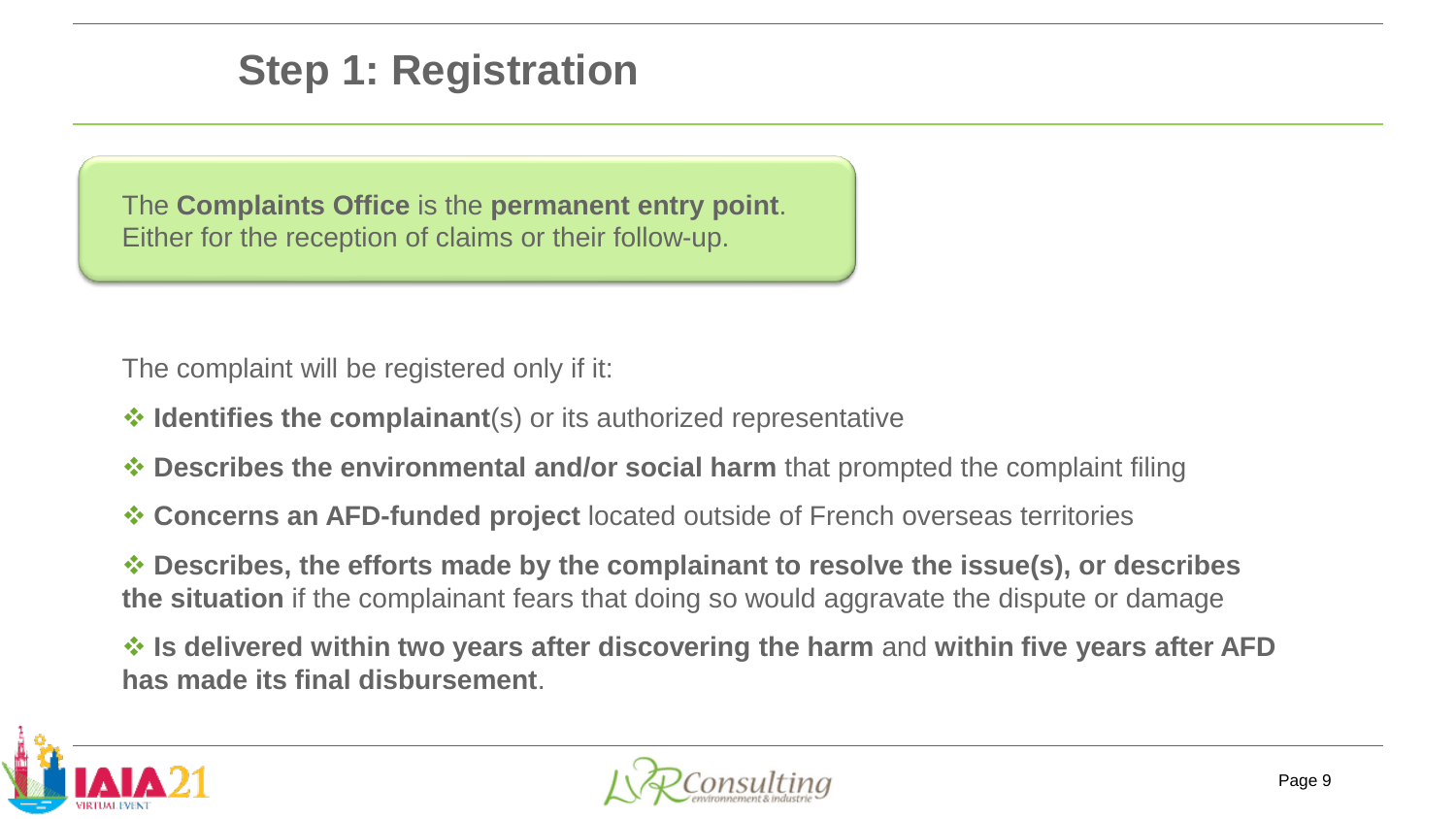### **Step 2: Admissibility (1/2)**

**The Complaints Office researches the facts and seeks to understand the underlying source(s) of the issue(s) raised in the Complaint along with each Party's position.** 

An **External Independent Expert may be hired** to support the Complaints Office.

Admissibility investigation is based on:

❖ A detailed review of available **documentation**

❖ **Interviews** with the Complainant or Representative, and Beneficiary, Project team, and personnel at the relevant AFD field office.

❖ **Visit** the Project and/or Complaint site(s), when needed



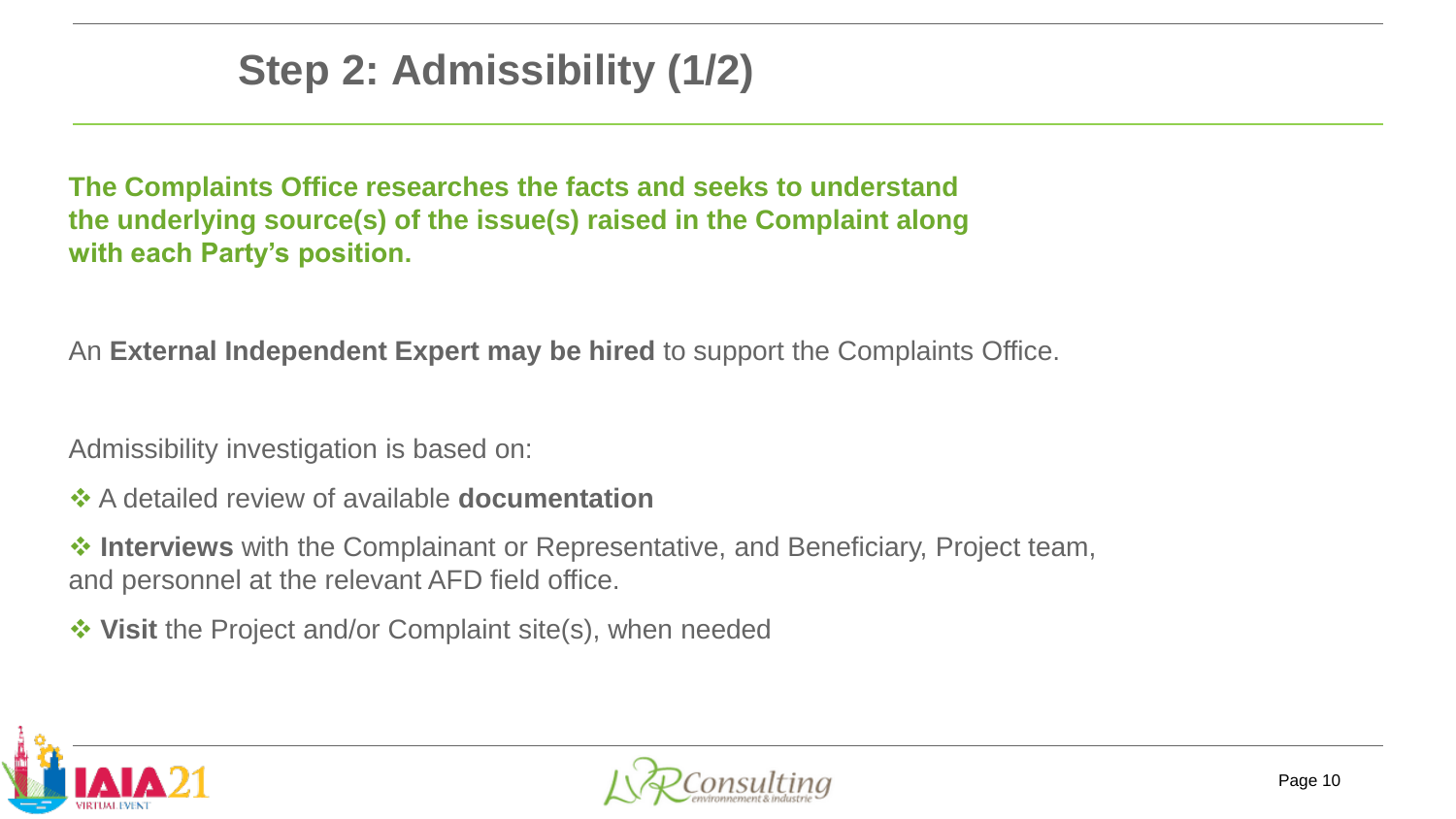### **Step 2: Admissibility (2/2)**

A Complaint is **not admissible if** it:

❖ Is clearly **frivolous** or **malicious** in nature

❖ **Aims to gain an unfair economic advantage**, execute a dishonest scheme, and/or settle a personal score

❖ **Aims to gain a competitive advantage** through access to information or by **slowing execution of a Project**

❖ **Concerns the obligations of a third party**, such as an environmental authority, or the legal or treaty obligations of a Foreign Country, rather than those of the Beneficiary or AFD.

An **Admissibility Report** is issued and sent to the **AFD Admissibility Committee** for a collegial decision-making process. The Committee decides whether the Complaint **is admissible or not**, and if so, what treatment it will receive: **Compliance Review AND/OR Conciliation**.



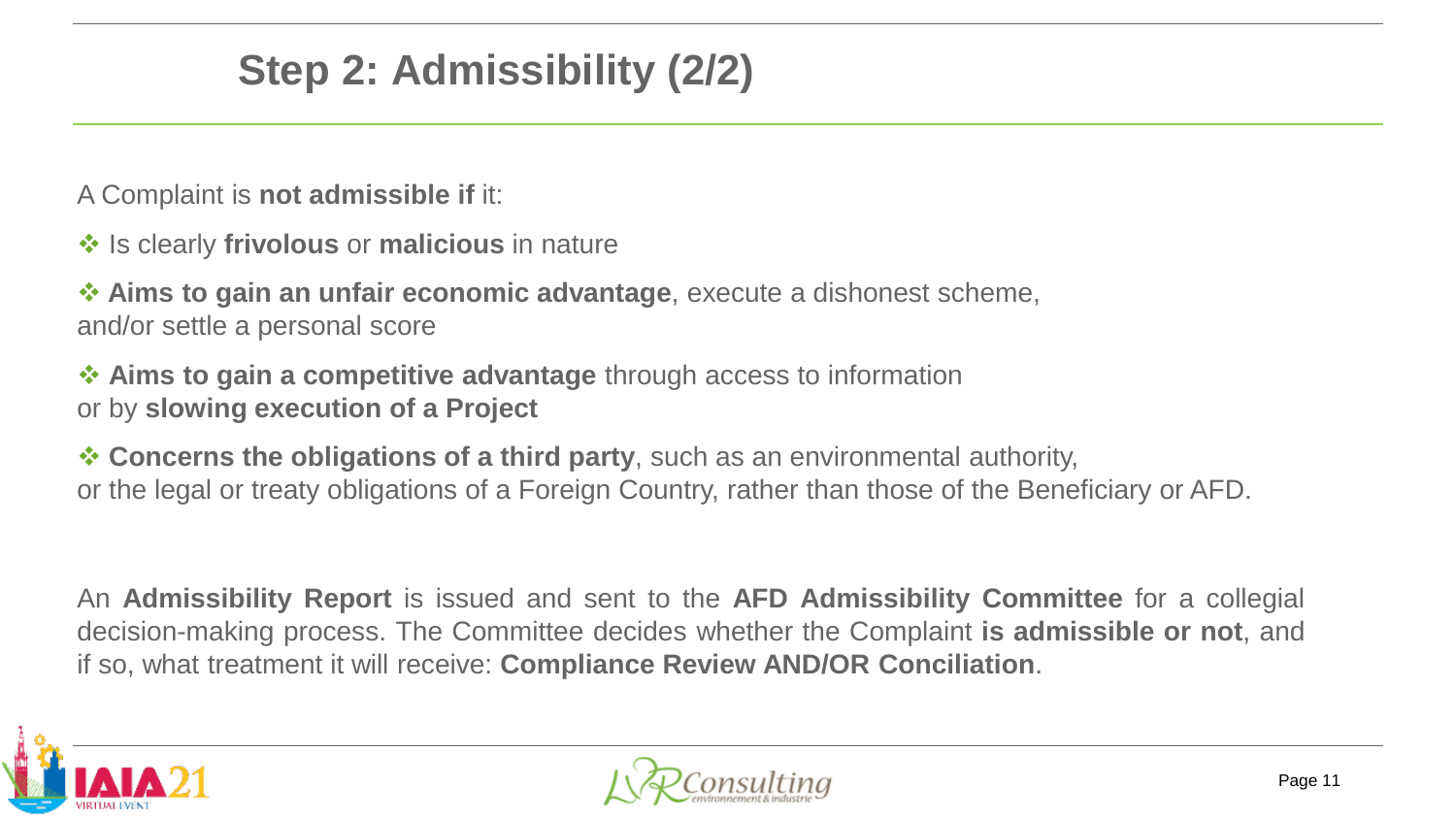**Objective: Establish whether an AFD action and/or omission related to the Project resulted in a failure to comply with relevant AFD E&S Risk Management Procedures and, if so, to explain how and why and to recommend corrective measures in order to ensure present and/or future compliance.**

❖ An **External Independent Expert examines the main documents** and **consults individuals, groups, and entities** concerned by the Project and AFD. He/She may also **make one or more site visits** and use other methods that he/she deems appropriate.

❖ A **Compliance Review Report** specifies a list of the shortcomings, makes recommendations for remediation and proposes a timeframe for implementing these actions. The action plan is then followed up by the Complaints Office.



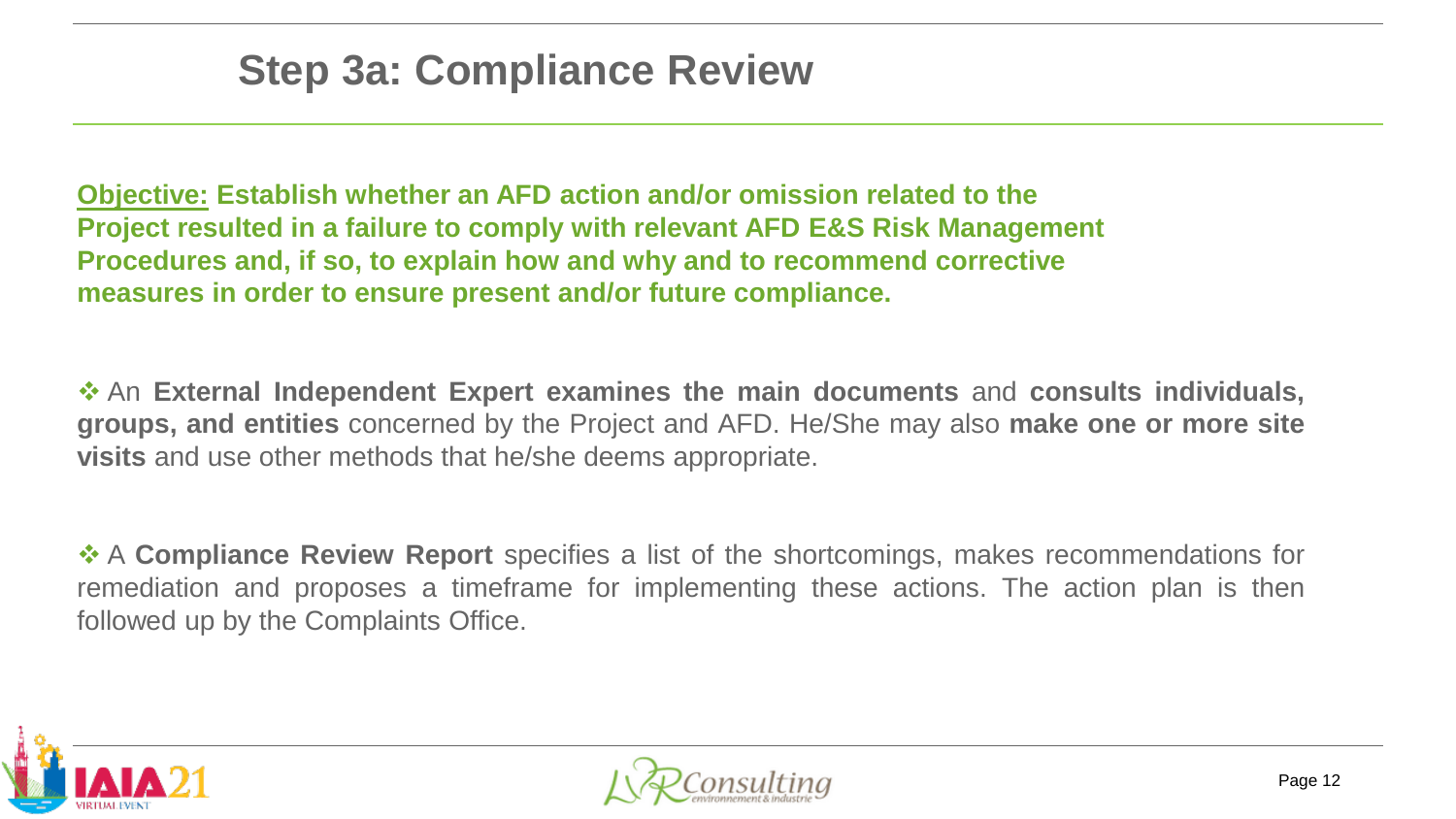### **Step 3b: Conciliation**

#### **Objective: Reach an Agreement between parties which defines each Party's commitments, their implementation conditions, and a timetable.**

❖ It's performed by an **External Independent Expert** who details the principles of the Conciliation process, particularly its **Voluntary and Confidential nature** and each Party's responsibility in deciding how to resolve the dispute. He/she also explains his/her **Neutrality and Impartiality** and further specifies that no information concerning one Party will be communicated to the other Party without the former's prior written consent. Then he/she leads the conciliation process.

❖ The Conciliation process is considered completed when the Parties reach an Agreement or when, in the Conciliator's opinion, no further progress is possible.

❖ A **Conciliation Report** is issued and contains methods used, results achieved, lessons learned, and, to the extent permitted by the Parties, Agreement provisions, timetable for implementing commitments; and any outstanding issues.



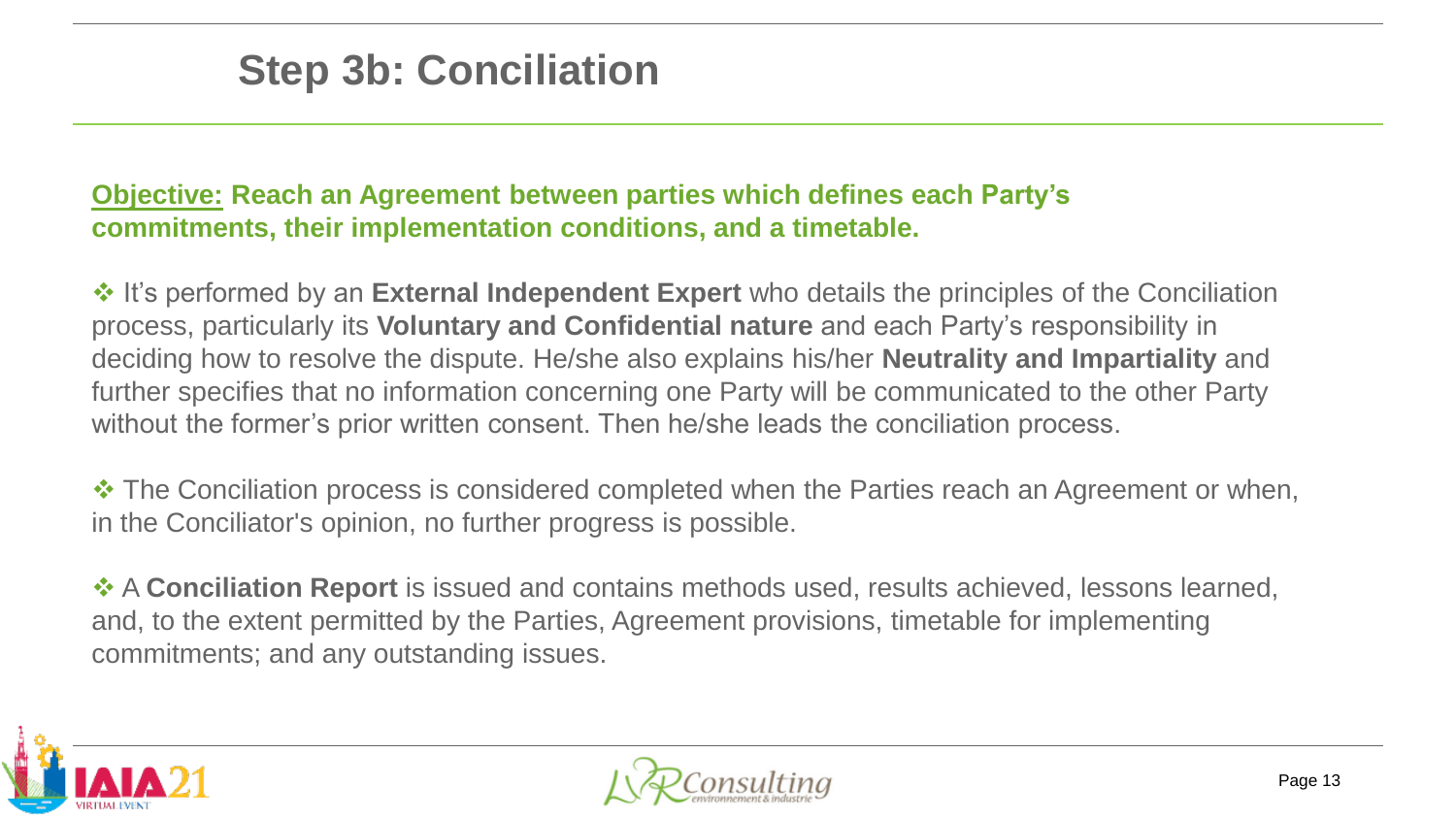#### **Conclusion**

#### **BENEFITS BOTH FOR COMMUNITIES AND FOR DONORS**

❖ The Complaint Mechanism gives Communities a voice.

❖ It strengthens the Transparency and Accountability of AFD-funded projects and operations.

Fore more information (activity report, list of complaints...) : <https://www.afd.fr/en/e-s-complaints-mechanism>